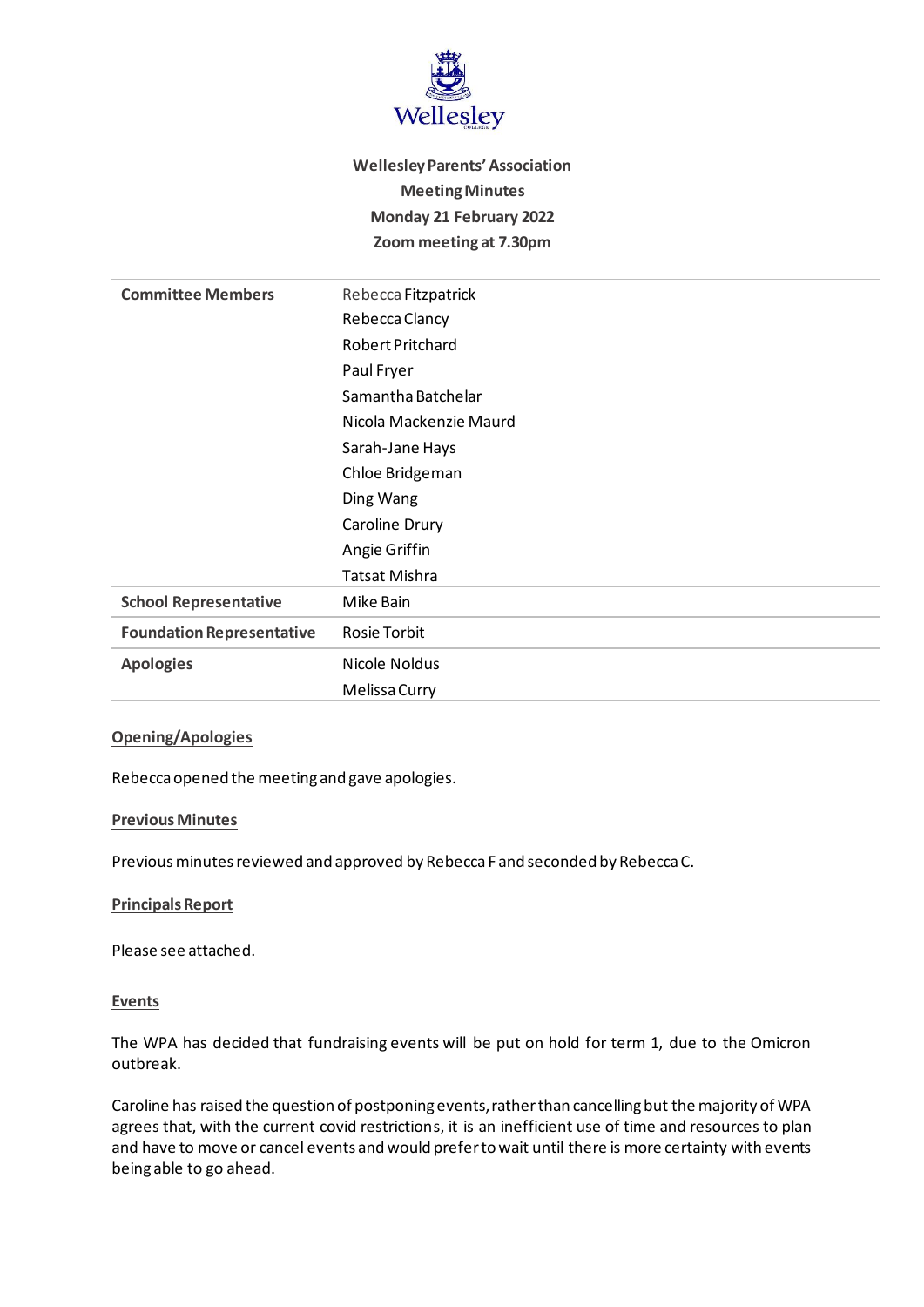The WPA is eager for the Student Art Fundraiser to go ahead again in 2022. Timing last year was problematic with lockdowns pushing the release too close to the end of the year. Sarah-Jane is going to discuss potential options with Glen, as the requirements for the art are complicated.

BBQ's will still go ahead for athletics and cross country events with Robert as lead. Rosie suggested looking into sponsorship from Pak n Save and/or other local businesses since the WPA will be limited in its fundraising capability this year. Tats has very generously offered to donate \$500 in memory of his father, who recently passed away. Thank you Tats.

Rosie has suggested creating virtual events, using Round the Bays and Weet-Bix Triathalon as examples of events that have succesfully created an online version of their events.

The WPA welcomes fundraising ideas for 2022.

## **Treasurer's Report**

There is \$19,806 in the WPA account. The account is \$3,000 short in levies as these were paid last year.

In the summary of last year there are empty lines for catering as grandparents day did not go ahead.

The WPA needs to submit its charities registration for 2022. Robert will take lead on this.

A copy of the treasurers report is attached.

## **Spending requests**

Mike has suggested two major request for funding optionsfrom the School WPA for 2022.

1). A Soundfield for classrooms. These devices are plug and go, and increase sound quality in the classroom. This has been shown to improve learning outcomes for children and would ease teacher strain- especially when wearing masks. Approximately \$2,500 per unit with of a request of 5 units.

2). Apple computer suite: with editing software, writing music, movie making, AR, VR etc this would increase the technology and learning options for the boys. Specialist teachers Marko Cunningham and Carolyn Hawkes are both proficient in this area.

Tats suggests that there is potential to gain community assistance in funding or donating units from companies like Weta or Microsoft and will use his contacts to look into options.

#### **Other business**

Concerns were raised by Robert, and supported by several other members, about the cancelling of parent teacher interviews. Many parents are worried that there will not be enough communication to properly support their childrens learning needs. Mike assures the WPA that interviews are planned to go ahead on an online platform as a covid alternative, after all boys return from school camps. He also re-iterates that teachers will always make time for parents to discuss the boys needs one on one and to make direct contact if neccesary.

Consideration has been given by Mike and the faculty regarding an afterschool care programme for local boys. The school doesn't feel that it can adequately provide this service, but is open to having an outside service run on school grounds. Chloe has a contact at Kelly Sport and will contact to query possible options. The WPA and school will make contact with parents to judge interest after the Omicron outbreak has settled.